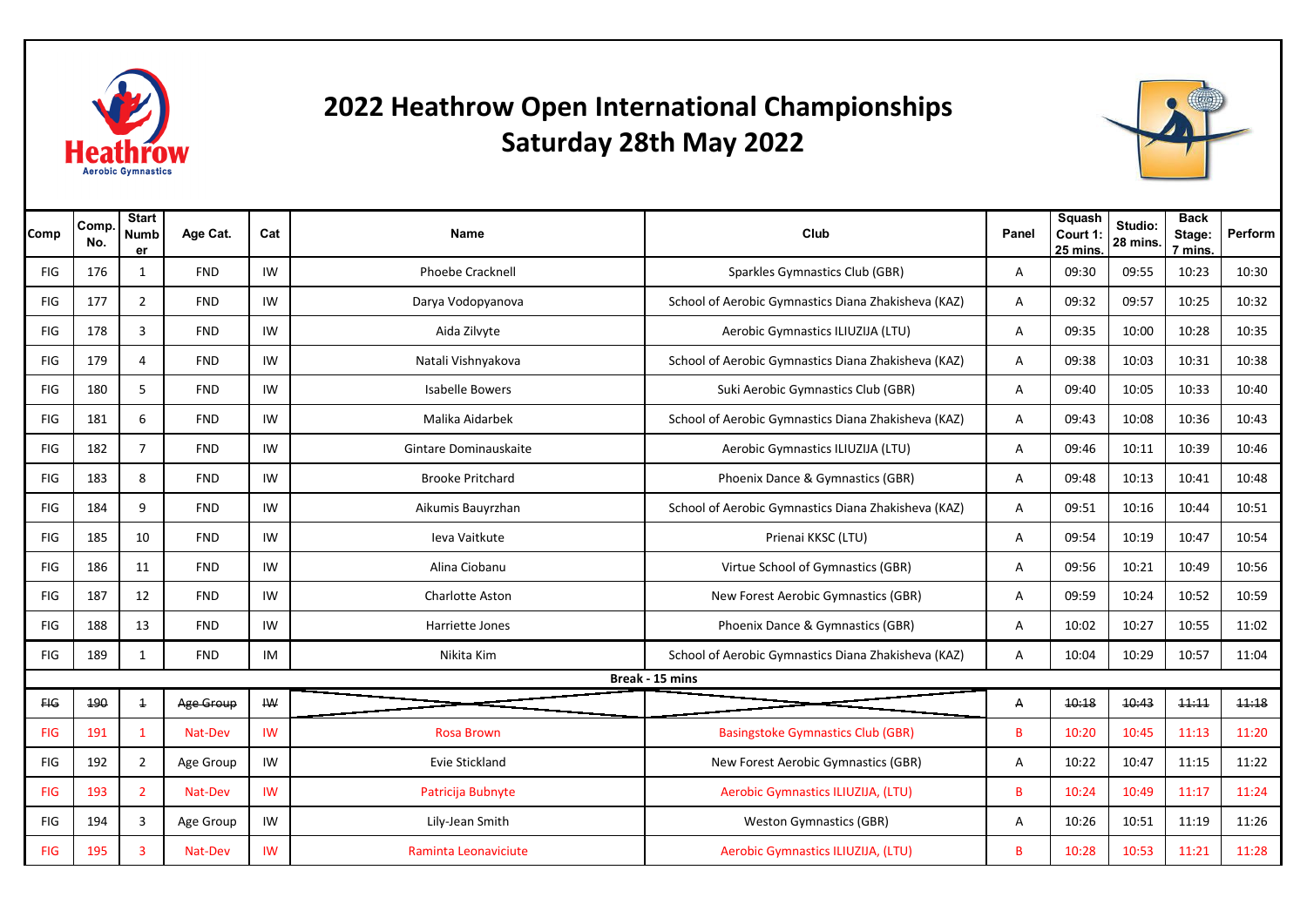| Comp       | Comp<br>No. | <b>Start</b><br><b>Numb</b><br>er | Age Cat.  | Cat       | Name                    | Club                                                | Panel | <b>Squash</b><br>Court 1:<br>25 mins. | Studio:<br>28 mins | <b>Back</b><br>Stage:<br>7 mins. | Perform |
|------------|-------------|-----------------------------------|-----------|-----------|-------------------------|-----------------------------------------------------|-------|---------------------------------------|--------------------|----------------------------------|---------|
| FIG        | 196         | 4                                 | Age Group | IW        | <b>Cloe Travers</b>     | Suki Aerobic Gymnastics Club (GBR)                  | Α     | 10:30                                 | 10:55              | 11:23                            | 11:30   |
| <b>FIG</b> | 197         | 4                                 | Nat-Dev   | IW        | Amelia Dispinseri       | <b>Champion Aerobic Gymnastics Club</b>             | B     | 10:32                                 | 10:57              | 11:25                            | 11:32   |
| <b>FIG</b> | 198         | 5                                 | Age Group | IW        | Nikola Garnowska        | Heathrow Aerobics Gymnastics Club (GBR)             | Α     | 10:34                                 | 10:59              | 11:27                            | 11:34   |
| <b>FIG</b> | 199         | 5                                 | Nat-Dev   | IW        | Evita Varkalytė         | Aerobic Gymnastics club ANDRE, (LTU)                | B     | 10:36                                 | 11:01              | 11:29                            | 11:36   |
| FIG        | 200         | 6                                 | Age Group | IW        | Eva Grablevska          | International gym, Vilnius (LTU)                    | Α     | 10:38                                 | 11:03              | 11:31                            | 11:38   |
| <b>FIG</b> | 201         | 6                                 | Nat-Dev   | IW        | Luka Stackeviciute      | Kaunas District sports school (LTU)                 | B     | 10:40                                 | 11:05              | 11:33                            | 11:40   |
| <b>FIG</b> | 202         | $\overline{7}$                    | Age Group | IW        | Lowan Davies            | Phoenix Dance & Gymnastics (GBR)                    | Α     | 10:42                                 | 11:07              | 11:35                            | 11:42   |
| <b>FIG</b> | 203         | $\overline{7}$                    | Nat-Dev   | IW        | Rugilė Treinytė         | Aerobic Gymnastics club ANDRE, (LTU)                | В     | 10:44                                 | 11:09              | 11:37                            | 11:44   |
| <b>FIG</b> | 204         | 8                                 | Age Group | IW        | Chloe Mackie            | Suki Aerobic Gymnastics Club (GBR)                  | Α     | 10:46                                 | 11:11              | 11:39                            | 11:46   |
| <b>FIG</b> | 205         | 8                                 | Nat-Dev   | <b>IW</b> | <b>Maisie Clark</b>     | LK Aerobic Gymnastics (GBR)                         | B     | 10:48                                 | 11:13              | 11:41                            | 11:48   |
| FIG        | 206         | 9                                 | Age Group | IW        | Amanda Matuzeviciute    | Olympia (LTU)                                       | Α     | 10:50                                 | 11:15              | 11:43                            | 11:50   |
| <b>FIG</b> | 207         | 9                                 | Nat-Dev   | <b>IW</b> | <b>Saule Seneckaite</b> | Kaunas District sports school (LTU)                 | B     | 10:52                                 | 11:17              | 11:45                            | 11:52   |
| FIG        | 208         | 10                                | Age Group | IW        | Martyna Ziukaite        | Olympia (LTU)                                       | Α     | 10:54                                 | 11:19              | 11:47                            | 11:54   |
| <b>FIG</b> | 209         | 10                                | Nat-Dev   | <b>IW</b> | Sienna Harrison         | <b>LK Aerobic Gymnastics (GBR)</b>                  | В     | 10:56                                 | 11:21              | 11:49                            | 11:56   |
| <b>FIG</b> | 210         | 11                                | Age Group | IW        | Teja Uzdavinyte         | International gym, Vilnius (LTU)                    | Α     | 10:58                                 | 11:23              | 11:51                            | 11:58   |
| <b>FIG</b> | 211         | 11                                | Nat-Dev   | IW        | Auguste Vaitiekutė      | Olympia/Prienai KKSC (LTU)                          | B     | 11:00                                 | 11:25              | 11:53                            | 12:00   |
| <b>FIG</b> | 212         | 12                                | Age Group | IW        | Nicole Nikolenko        | Heathrow Aerobics Gymnastics Club (GBR)             | Α     | 11:02                                 | 11:27              | 11:55                            | 12:02   |
| <b>FIG</b> | 213         | 12                                | Nat-Dev   | <b>IW</b> | <b>Auguste Barstyte</b> | Prienai KKSC (LTU)                                  | B     | 11:04                                 | 11:29              | 11:57                            | 12:04   |
| FIG        | 214         | 13                                | Age Group | IW        | Urszula Sinicyna        | International gym, Vilnius (LTU)                    | Α     | 11:06                                 | 11:31              | 11:59                            | 12:06   |
| <b>FIG</b> | 215         | 13                                | Nat-Dev   | IW        | Esmeja Prochorovaite    | Aerobic Gymnastics ILIUZIJA, (LTU)                  | В     | 11:08                                 | 11:33              | 12:01                            | 12:08   |
| <b>FIG</b> | 216         | 14                                | Age Group | IW        | Jayda Blanchflower      | Basingstoke Gymnastics Club (GBR)                   | Α     | 11:10                                 | 11:35              | 12:03                            | 12:10   |
| <b>FIG</b> | 217         | 14                                | Nat-Dev   | IW        | Daniyarkyzy Zhansaya    | School of Aerobic Gymnastics Diana Zhakisheva (KAZ) | В     | 11:12                                 | 11:37              | 12:05                            | 12:12   |
| FIG        | 218         | 15                                | Age Group | IW        | Maja Lisauskaite        | Olympia (LTU)                                       | A     | 11:14                                 | 11:39              | 12:07                            | 12:14   |
| <b>FIG</b> | 219         | 15                                | Nat-Dev   | <b>IW</b> | Nuray SeiLKhanova       | School of Aerobic Gymnastics Diana Zhakisheva (KAZ) | B     | 11:16                                 | 11:41              | 12:09                            | 12:16   |
| FIG        | 220         | 16                                | Age Group | IW        | Greta Grybauskaite      | International gym, Vilnius (LTU)                    | Α     | 11:18                                 | 11:43              | 12:11                            | 12:18   |
| <b>FIG</b> | 221         | 16                                | Nat-Dev   | IW        | <b>Emily Street</b>     | <b>Basingstoke Gymnastics Club</b>                  | B     | 11:20                                 | 11:45              | 12:13                            | 12:20   |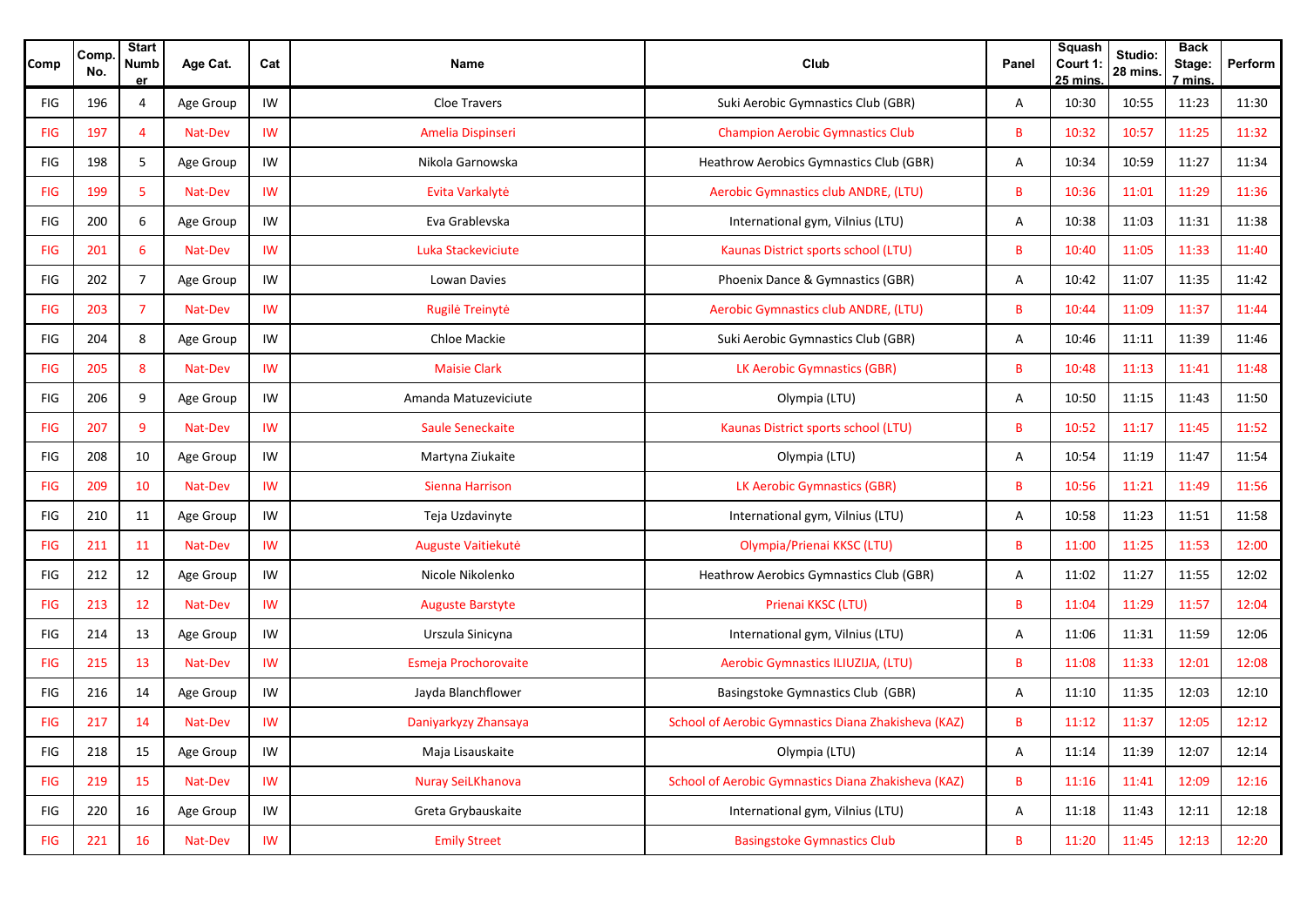| Comp       | Comp.<br>No. | <b>Start</b><br><b>Numb</b><br>er | Age Cat.  | Cat       | Name                              | Club                                                | Panel | <b>Squash</b><br>Court 1:<br>25 mins. | Studio:<br>28 mins | <b>Back</b><br>Stage:<br>7 mins. | Perform |
|------------|--------------|-----------------------------------|-----------|-----------|-----------------------------------|-----------------------------------------------------|-------|---------------------------------------|--------------------|----------------------------------|---------|
| FIG        | 222          | 17                                | Age Group | IW        | Grace Eccles                      | LK Aerobic Gymnastics (GBR)                         | A     | 11:22                                 | 11:47              | 12:15                            | 12:22   |
| <b>FIG</b> | 223          | 17                                | Nat-Dev   | IW        | Francesca Isabel Vargas Calligaro | <b>Heathrow Aerobics Gymnastics Club (GBR)</b>      | B     | 11:24                                 | 11:49              | 12:17                            | 12:24   |
| FIG        | 224          | 18                                | Age Group | IW        | Elizabeta Mashkova                | Klaipeda " Viesulo" SC, Lithuania (LTU)             | Α     | 11:26                                 | 11:51              | 12:19                            | 12:26   |
| <b>FIG</b> | 225          | 18                                | Nat-Dev   | IW        | <b>Olivia Mills</b>               | <b>Sparkles Gymnastics Club (GBR)</b>               | B     | 11:28                                 | 11:53              | 12:21                            | 12:28   |
| FIG        | 226          | 19                                | Age Group | IW        | Lucy Eccles                       | LK Aerobic Gymnastics (GBR)                         | Α     | 11:30                                 | 11:55              | 12:23                            | 12:30   |
| <b>FIG</b> | 227          | 19                                | Nat-Dev   | <b>IW</b> | <b>Maci-Rae Beaver</b>            | <b>Weston Gymnastics (GBR)</b>                      | B     | 11:32                                 | 11:57              | 12:25                            | 12:32   |
| FIG        | 228          | 20                                | Age Group | IW        | Sukki Hockham                     | Basingstoke Gymnastics Club (GBR)                   | Α     | 11:34                                 | 11:59              | 12:27                            | 12:34   |
| <b>FIG</b> | 229          | 20                                | Nat-Dev   | IW        | <b>Sofia Reis</b>                 | <b>Champion Aerobic Gymnastics Club (GBR)</b>       | B     | 11:36                                 | 12:01              | 12:29                            | 12:36   |
| FIG        | 230          | 21                                | Age Group | IW        | Laineta Lukosiute                 | International gym, Vilnius (LTU)                    | Α     | 11:38                                 | 12:03              | 12:31                            | 12:38   |
| <b>FIG</b> | 231          | 21                                | Nat-Dev   | IW        | Urte Itchenko                     | Klaipeda " Viesulo" SC, Lithuania (LTU)             | B     | 11:40                                 | 12:05              | 12:33                            | 12:40   |
| <b>FIG</b> | 232          | 22                                | Age Group | IW        | Grace Garnham                     | Heathrow Aerobics Gymnastics Club (GBR)             | Α     | 11:42                                 | 12:07              | 12:35                            | 12:42   |
| <b>FIG</b> | 233          | 22                                | Nat-Dev   | <b>IW</b> | <b>Lucille Carys</b>              | <b>Weston Gymnastics (GBR)</b>                      | B     | 11:44                                 | 12:09              | 12:37                            | 12:44   |
| FIG        | 234          | 23                                | Age Group | IW        | Paulina Lizdenyte                 | Kaunas District sports school (LTU)                 | Α     | 11:46                                 | 12:11              | 12:39                            | 12:46   |
| <b>FIG</b> | 235          | 23                                | Nat-Dev   | IW        | Helena Jurciukonyte               | Aerobic Gymnastics ILIUZIJA, (LTU)                  | B     | 11:48                                 | 12:13              | 12:41                            | 12:48   |
| FIG        | 236          | 24                                | Age Group | IW        | Holly Johnston                    | Heathrow Aerobics Gymnastics Club (GBR)             | Α     | 11:50                                 | 12:15              | 12:43                            | 12:50   |
| <b>FIG</b> | 237          | 24                                | Nat-Dev   | IW        | <b>Beata Truklicaité</b>          | Aerobic Gymnastics club ANDRE, (LTU)                | B     | 11:52                                 | 12:17              | 12:45                            | 12:52   |
| <b>FIG</b> | 238          | 25                                | Age Group | IW        | Ella Pritchard                    | Phoenix Dance & Gymnastics (GBR)                    | Α     | 11:54                                 | 12:19              | 12:47                            | 12:54   |
| <b>FIG</b> | 239          | 25                                | Nat-Dev   | <b>IW</b> | <b>Cassie Cowan</b>               | LK Aerobic Gymnastics (GBR)                         | B     | 11:56                                 | 12:21              | 12:49                            | 12:56   |
| FIG        | 240          | 26                                | Age Group | IW        | Lidiya Ivanova                    | Champion Aerobic Gymnastics Club (GBR)              | Α     | 11:58                                 | 12:23              | 12:51                            | 12:58   |
| <b>FIG</b> | 241          | 26                                | Nat-Dev   | IW        | Erika Steponaite                  | Kaunas District sports school (LTU)                 | B     | 12:00                                 | 12:25              | 12:53                            | 13:00   |
| FIG        | 242          | 27                                | Age Group | IW        | Adriana Tichonova                 | Aerobic Gymnastics club ANDRE (LTU)                 | Α     | 12:02                                 | 12:27              | 12:55                            | 13:02   |
| <b>FIG</b> | 243          | 27                                | Nat-Dev   | IW        | <b>Ano Malunguza</b>              | <b>Sparkles Gymnastics Club (GBR)</b>               | В     | 12:04                                 | 12:29              | 12:57                            | 13:04   |
| FIG        | 244          | 28                                | Age Group | IW        | <b>Abigail Gomes</b>              | Heathrow Aerobics Gymnastics Club (GBR)             | Α     | 12:06                                 | 12:31              | 12:59                            | 13:06   |
| <b>FIG</b> | 342          | $\mathbf{1}$                      | Nat-Dev   | IM        | <b>Maksim Selin</b>               | International gym, Vilnius (LTU)                    | B     | 12:08                                 | 12:33              | 13:01                            | 13:08   |
| <b>FIG</b> | 246          | 29                                | Age Group | IW        | Elija Visockaite                  | Kaunas District sports school (LTU)                 | Α     | 12:10                                 | 12:35              | 13:03                            | 13:10   |
| <b>FIG</b> | 343          | $\overline{2}$                    | Nat-Dev   | IM        | <b>Aivar Giniatullin</b>          | School of Aerobic Gymnastics Diana Zhakisheva (KAZ) | B     | 12:12                                 | 12:37              | 13:05                            | 13:12   |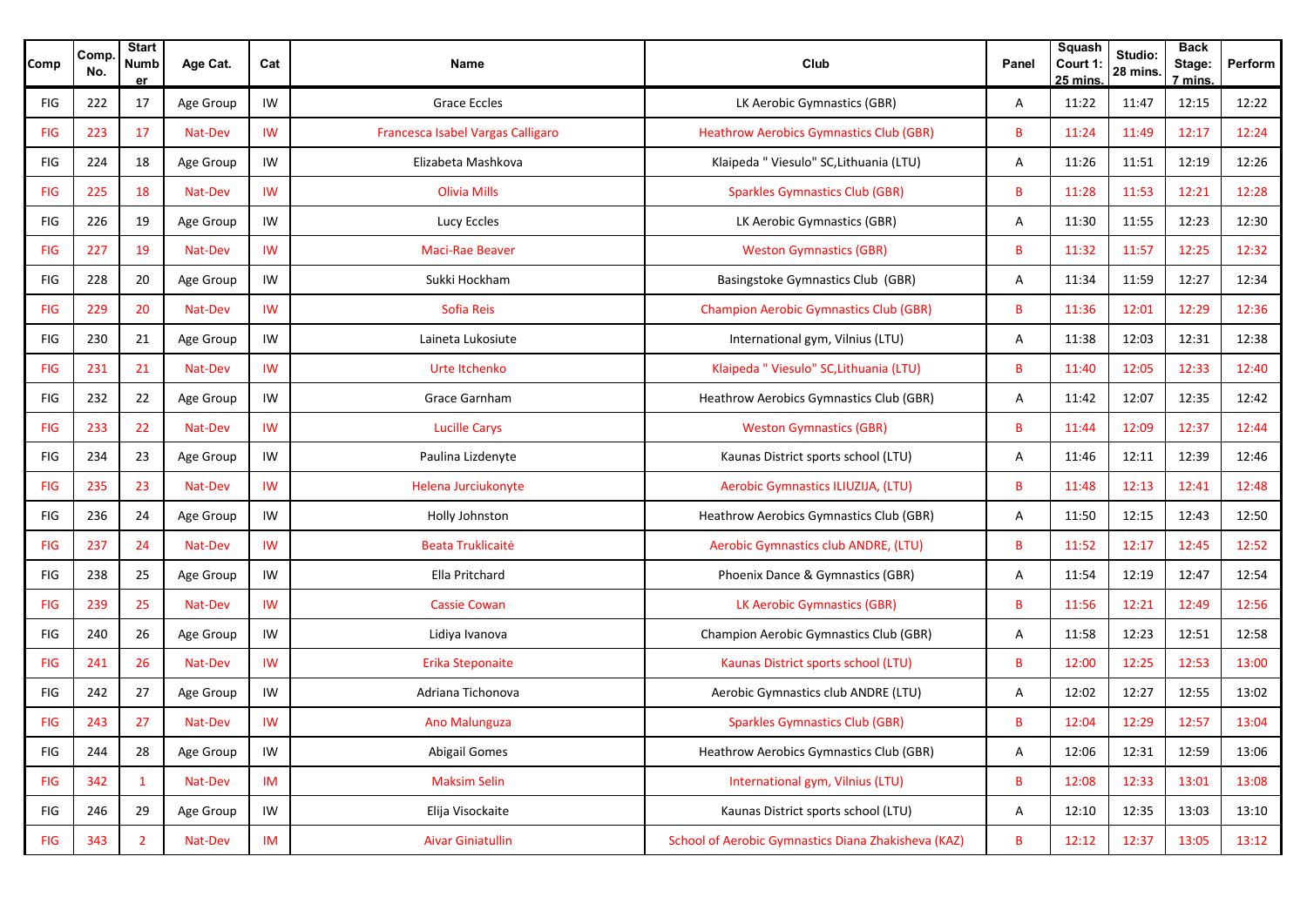| Comp           | Comp.<br>No.    | <b>Start</b><br><b>Numb</b><br>e۳ | Age Cat.      | Cat                    | Name                                                                                             | Club                                                | Panel | <b>Squash</b><br>Court 1:<br>25 mins. | Studio:<br>28 mins | <b>Back</b><br>Stage:<br>7 mins. | Perform |  |  |  |
|----------------|-----------------|-----------------------------------|---------------|------------------------|--------------------------------------------------------------------------------------------------|-----------------------------------------------------|-------|---------------------------------------|--------------------|----------------------------------|---------|--|--|--|
| FIG            | 248             | 30                                | Age Group     | IW                     | Anna Hartmann-Petersen                                                                           | Trelleborg Gymnastics & Dance (SWE)                 | Α     | 12:14                                 | 12:39              | 13:07                            | 13:14   |  |  |  |
| <b>FIG</b>     | 460             | 3                                 | Nat-Dev       | <b>IM</b>              | <b>Erikas Kemeraitis</b>                                                                         | School of Aerobic Gymnastics Diana Zhakisheva (KAZ) | B     | 12:16                                 | 12:41              | 13:09                            | 13:16   |  |  |  |
| FIG            | 249             | 31                                | Age Group     | IW                     | Natalia Weglarska                                                                                | Heathrow Aerobics Gymnastics Club (GBR)             | Α     | 12:18                                 | 12:43              | 13:11                            | 13:18   |  |  |  |
| <b>FIG</b>     | 245             | $\mathbf{1}$                      | <b>FND</b>    | Trio                   | Darya Vodopyanova / Malika Aidarbek / Aikumis Bauyrzhan                                          | School of Aerobic Gymnastics Diana Zhakisheva (KAZ) | B     | 12:20                                 | 12:45              | 13:13                            | 13:20   |  |  |  |
| FIG            | 250             | 32                                | Age Group     | IW                     | Millie Baker                                                                                     | <b>Splitz Gymnastics (GBR)</b>                      | Α     | 12:22                                 | 12:47              | 13:15                            | 13:22   |  |  |  |
| <b>FIG</b>     | 247             | $\overline{2}$                    | <b>FND</b>    | Trio                   | Brooke Pritchard / Harriette Jones / Brianne Evans                                               | Phoenix Dance & Gymnastics (GBR)                    | B     | 12:24                                 | 12:49              | 13:17                            | 13:24   |  |  |  |
| <b>FIG</b>     | 251             | 33                                | Age Group     | IW                     | Rosie Gofford                                                                                    | Sparkles Gymnastics Club (GBR)                      | Α     | 12:26                                 | 12:51              | 13:19                            | 13:26   |  |  |  |
| FIG            | 252             | 34                                | Age Group     | IW                     | Roksana Endters                                                                                  | Satus Uster (SUI)                                   | Α     | 12:28                                 | 12:53              | 13:21                            | 13:28   |  |  |  |
| FIG            | 253             | 35                                | Age Group     | IW                     | Pippa Stokes                                                                                     | Basingstoke Gymnastics Club (GBR)                   | Α     | 12:30                                 | 12:55              | 13:23                            | 13:30   |  |  |  |
| FIG            | 254             | 36                                | Age Group     | IW                     | Molly Gerdrup                                                                                    | Trelleborg Gymnastics & Dance (SWE)                 | Α     | 12:32                                 | 12:57              | 13:25                            | 13:32   |  |  |  |
| <b>FIG</b>     | 255             | $\mathbf{1}$                      | <b>FND</b>    | Group                  | Darya Vodopyanova / Polina Filippova / Aikumis Bauyrzhan /<br>Malika Aidarbek / Zlata Prostakova | School of Aerobic Gymnastics Diana Zhakisheva (KAZ) | В     | 12:34                                 | 12:59              | 13:27                            | 13:34   |  |  |  |
|                | Lunch - 85 mins |                                   |               |                        |                                                                                                  |                                                     |       |                                       |                    |                                  |         |  |  |  |
| <b>FIG</b>     | 256             | $\mathbf{1}$                      | Senior        | IW                     | Mia Bernardo                                                                                     | Phoenix Dance & Gymnastics (GBR)                    | Α     | 14:01                                 | 14:26              | 14:54                            | 15:01   |  |  |  |
| <b>FIG</b>     | 257             | 1                                 | Junior        | IW                     | Skyla Hickey                                                                                     | <b>Bulmershe Gymnastics Club (GBR)</b>              | B     | 14:03                                 | 14:28              | 14:56                            | 15:03   |  |  |  |
| <b>FIG</b>     | 258             | $\overline{2}$                    | Senior        | IW                     | Ida Andersson                                                                                    | Vanersborg Gymnastics Club (SWE)                    | Α     | 14:06                                 | 14:31              | 14:59                            | 15:06   |  |  |  |
| <b>FIG</b>     | 259             | $\overline{2}$                    | Junior        | IW                     | <b>Ellie Craven</b>                                                                              | <b>New Forest Aerobic Gymnastics (GBR)</b>          | B     | 14:08                                 | 14:33              | 15:01                            | 15:08   |  |  |  |
| FIG            | 260             | 3                                 | Senior        | IW                     | Simona Stančikaitė                                                                               | Aerobic Gymnastics club ANDRE, (LTU)                | Α     | 14:10                                 | 14:35              | 15:03                            | 15:10   |  |  |  |
| <b>FIG</b>     | 261             | 3                                 | Junior        | IW                     | <b>Rusne Gudinaviciute</b>                                                                       | <b>Trelleborg Gymnastics &amp; Dance (SWE)</b>      | B     | 14:12                                 | 14:37              | 15:05                            | 15:12   |  |  |  |
| FIG            | 262             | 4                                 | Senior        | IW                     | <b>Elizabeth Marais</b>                                                                          | Basingstoke Gymnastics Club (GBR)                   | Α     | 14:14                                 | 14:39              | 15:07                            | 15:14   |  |  |  |
| <b>FIG</b>     | 263             | 4                                 | <b>Junior</b> | IW                     | Lauren Graham                                                                                    | LK Aerobic Gymnastics (GBR)                         | В     | 14:16                                 | 14:41              | 15:09                            | 15:16   |  |  |  |
| FIG            | 264             | 5                                 | Senior        | IW                     | Sarah Caley                                                                                      | Trelleborg Gymnastics & Dance (SWE)                 | Α     | 14:19                                 | 14:44              | 15:12                            | 15:19   |  |  |  |
| <b>FIG</b>     | 265             | 6                                 | Junior        | <b>IW</b>              | <b>Starr Hockham</b>                                                                             | <b>Basingstoke Gymnastics Club (GBR)</b>            | В     | 14:21                                 | 14:46              | 15:14                            | 15:21   |  |  |  |
| H <sub>G</sub> | 266             | 6                                 | Senior        | $W$                    |                                                                                                  |                                                     | Α     | 14:23                                 | 14:48              | 15:16                            | 15:23   |  |  |  |
| <b>FIG</b>     | 267             | $\overline{7}$                    | Junior        | IW                     | <b>Lulu Sargeant</b>                                                                             | <b>Champion Aerobic Gymnastics Club (GBR)</b>       | B     | 14:25                                 | 14:50              | 15:18                            | 15:25   |  |  |  |
| FIG            | 268             | $7^{\circ}$                       | Senior        | IW                     | Andreja Matuzeviciute                                                                            | Olympia (LTU)                                       | A     | 14:27                                 | 14:52              | 15:20                            | 15:27   |  |  |  |
| <b>FIG</b>     | 269             | 8                                 | Junior        | $\mathsf{I}\mathsf{W}$ | Saule Baskonyte                                                                                  | Olympia (LTU)                                       | B     | 14:29                                 | 14:54              | 15:22                            | 15:29   |  |  |  |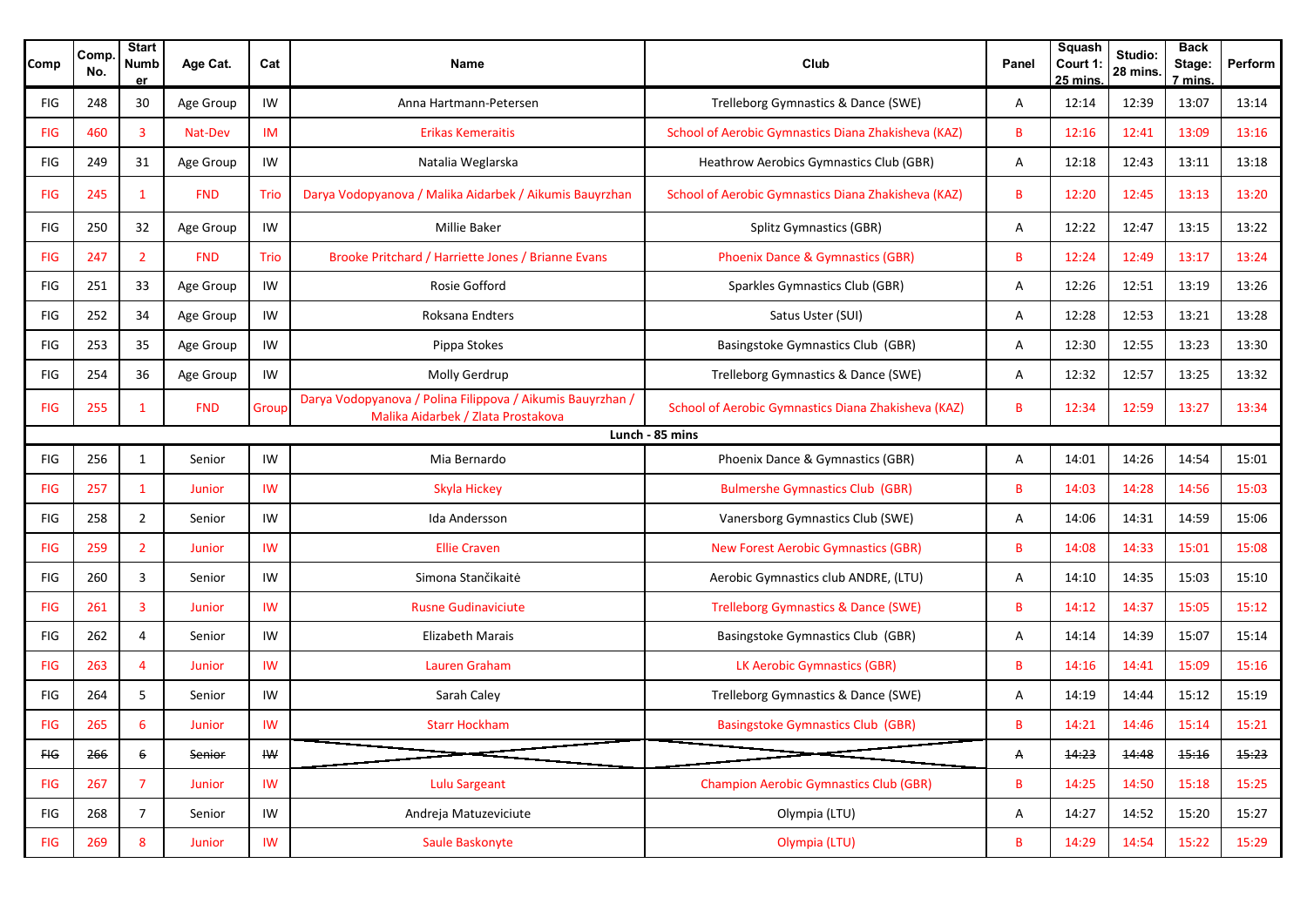| Comp       | Comp<br>No. | <b>Start</b><br><b>Numb</b><br>er | Age Cat.  | Cat       | <b>Name</b>                                           | Club                                           | Panel          | Squash<br>Court 1:<br>$25$ mins. | Studio:<br>28 mins. | <b>Back</b><br>Stage:<br>7 mins | Perform |
|------------|-------------|-----------------------------------|-----------|-----------|-------------------------------------------------------|------------------------------------------------|----------------|----------------------------------|---------------------|---------------------------------|---------|
| FIG        | 270         | 8                                 | Senior    | IW        | Xanthe Esslemont                                      | Basingstoke Gymnastics Club (GBR)              | A              | 14:32                            | 14:57               | 15:25                           | 15:32   |
| <b>FIG</b> | 271         | 9                                 | Junior    | IW        | <b>Aira Mockute</b>                                   | Olympia (LTU)                                  | B              | 14:34                            | 14:59               | 15:27                           | 15:34   |
| FIG        | 272         | 9                                 | Senior    | IW        | Viktorija Rušinskaitė                                 | Aerobic Gymnastics club ANDRE, (LTU)           | A              | 14:36                            | 15:01               | 15:29                           | 15:36   |
| <b>FIG</b> | 273         | 10                                | Junior    | IW        | Lola Lawrence                                         | <b>Weston Gymnastics (GBR)</b>                 | B              | 14:38                            | 15:03               | 15:31                           | 15:38   |
| FIG        | 274         | 10                                | Senior    | IW        | Simona Stancikaite                                    | Lithuanian Sports University (LTU)             | A              | 14:40                            | 15:05               | 15:33                           | 15:40   |
| FIG        | 275         | 11                                | Junior    | IW        | <b>Katie Ferris</b>                                   | <b>Weston Gymnastics (GBR)</b>                 | B              | 14:42                            | 15:07               | 15:35                           | 15:42   |
| <b>FIG</b> | 276         | 11                                | Senior    | IW        | Kalina Endters                                        | Satus Uster (SUI)                              | A              | 14:45                            | 15:10               | 15:38                           | 15:45   |
| FIG        | 277         | 12                                | Junior    | IW        | Eesha Antil                                           | <b>Heathrow Aerobics Gymnastics Club (GBR)</b> | $\overline{B}$ | 14:47                            | 15:12               | 15:40                           | 15:47   |
| FIG        | 278         | 12                                | Senior    | IW        | Viktorija Treigyte                                    | Lithuanian Sports University (LTU)             | A              | 14:49                            | 15:14               | 15:42                           | 15:49   |
| <b>FIG</b> | 279         | 13                                | Junior    | IW        | <b>Rosie Howells</b>                                  | <b>Basingstoke Gymnastics Club (GBR)</b>       | $\mathsf B$    | 14:51                            | 15:16               | 15:44                           | 15:51   |
| FIG        | 280         | 13                                | Senior    | IW        | <b>Bianca Hartley</b>                                 | Heathrow Aerobics Gymnastics Club (GBR)        | A              | 14:53                            | 15:18               | 15:46                           | 15:53   |
| <b>FIG</b> | 281         | 14                                | Junior    | <b>IW</b> | Mathilda Herrström                                    | <b>Trelleborg Gymnastics &amp; Dance (SWE)</b> | $\overline{B}$ | 14:55                            | 15:20               | 15:48                           | 15:55   |
| FIG        | 282         | 14                                | Senior    | IW        | Molly Brown                                           | <b>Weston Gymnastics (GBR)</b>                 | A              | 14:58                            | 15:23               | 15:51                           | 15:58   |
| <b>FIG</b> | 283         | 15                                | Junior    | IW        | <b>Juste Sarkaite</b>                                 | Olympia (LTU)                                  | B              | 15:00                            | 15:25               | 15:53                           | 16:00   |
| <b>FIG</b> | 284         | 15                                | Senior    | IW        | Summer-Lily Blackburn                                 | Basingstoke Gymnastics Club (GBR)              | A              | 15:02                            | 15:27               | 15:55                           | 16:02   |
| <b>FIG</b> | 285         | 16                                | Junior    | IW        | Ella Hartmann-Petersen                                | <b>Trelleborg Gymnastics &amp; Dance (SWE)</b> | B              | 15:04                            | 15:29               | 15:57                           | 16:04   |
| FIG        | 286         | 16                                | Senior    | IW        | Elena Hamblin                                         | <b>Bulmershe Gymnastics Club (GBR)</b>         | A              | 15:06                            | 15:31               | 15:59                           | 16:06   |
| <b>FIG</b> | 287         | 17                                | Junior    | IW        | <b>Lily Duffy</b>                                     | <b>Weston Gymnastics (GBR)</b>                 | B              | 15:08                            | 15:33               | 16:01                           | 16:08   |
| FIG        | 288         | 17                                | Senior    | IW        | Alisha Bartlett                                       | <b>Bulmershe Gymnastics Club (GBR)</b>         | A              | 15:11                            | 15:36               | 16:04                           | 16:11   |
| <b>FIG</b> | 289         | 18                                | Senior    | IW        | <b>Emily James</b>                                    | <b>Bulmershe Gymnastics Club (GBR)</b>         | A              | 15:14                            | 15:39               | 16:07                           | 16:14   |
| FIG        | 290         | 19                                | Senior    | IW        | Malvina Jakobsson                                     | Ale Aerobic & Dansstudio (SWE)                 | A              | 15:16                            | 15:41               | 16:09                           | 16:16   |
| FIG        | 291         | 20                                | Senior    | IW        | Wilma Jönsson                                         | Trelleborg Gymnastics & Dance (SWE)            | A              | 15:19                            | 15:44               | 16:12                           | 16:19   |
| <b>FIG</b> | 292         | 21                                | Senior    | IW        | Viktorija Rucinskaite                                 | Lithuanian Sports University (LTU)             | A              | 15:22                            | 15:47               | 16:15                           | 16:22   |
|            |             |                                   |           |           |                                                       | Break - 15 mins                                |                |                                  |                     |                                 |         |
| FIG        | 293         | $\mathbf{1}$                      | Age Group | Trio      | Alessia Polledri / Kate Jones-Darch / Isobelle Davies | Phoenix Dance & Gymnastics (GBR)               | A              | 15:38                            | 16:03               | 16:31                           | 16:38   |
| FIG        | 294         | $\overline{2}$                    | Age Group | Trio      | Amelia Thynne / Lily Harris / Jayda Blanchflower      | Basingstoke Gymnastics Club (GBR)              | $\overline{A}$ | 15:40                            | 16:05               | 16:33                           | 16:40   |